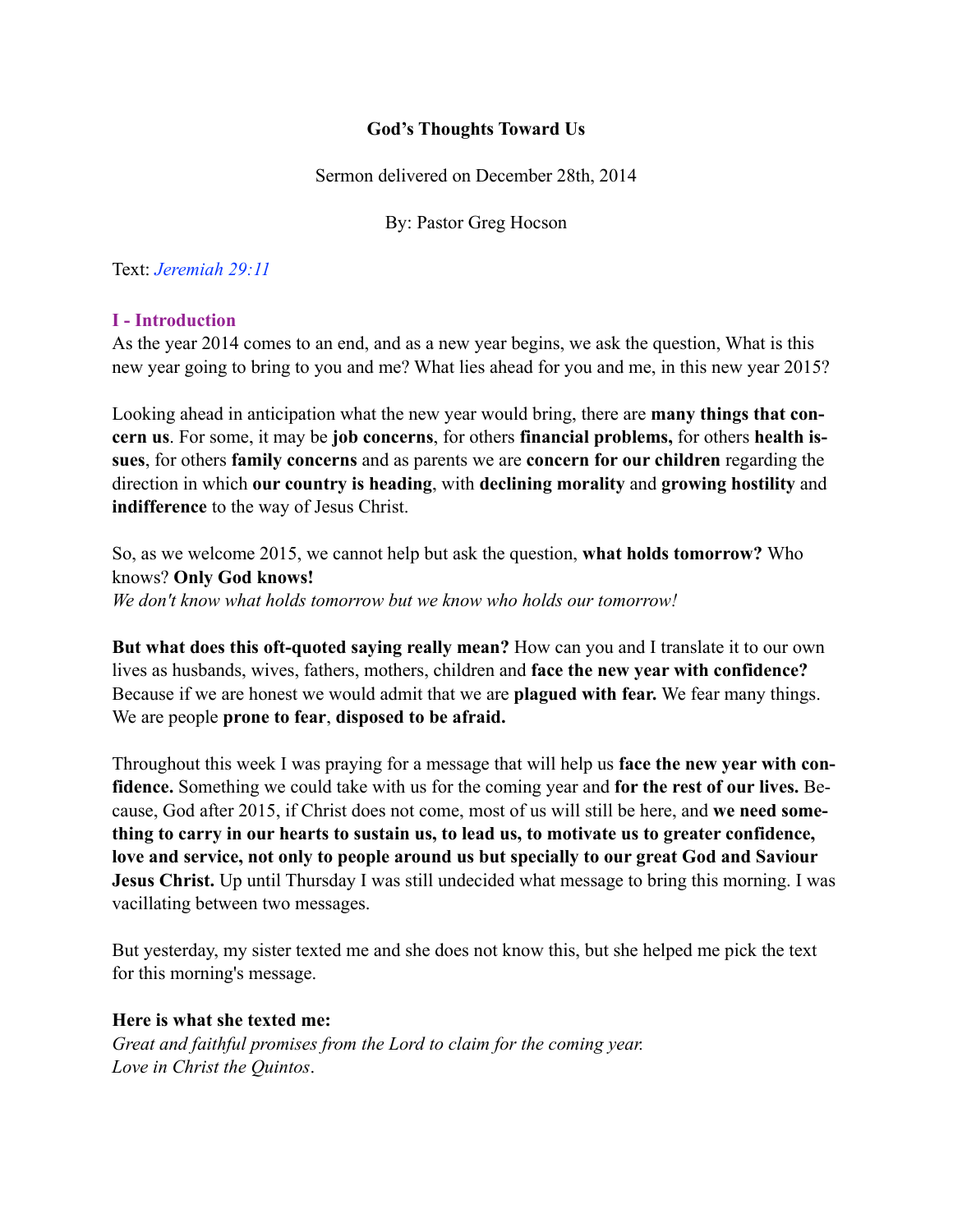Jeremiah 29:11 For I know the thoughts that I think toward you, saith the LORD, thoughts of peace, and not of evil, to give you an expected end. Which, by the way is our **memory verse** of the week.

When a friend or a loved one is going through a difficult time, we try to comfort them by sending them a note, letting them know ...

*"I am thinking about you." "My thoughts and prayer are with you." "You are in my heart and in my thoughts."* 

When we say these words, we mean to convey two things:

**1. Expression of love and concern** 

To be mindful of another person in his trial and sorrow is the **essence of love.**

**It's nice to know** that when we are going **through tough time,** people are **thinking about us and praying for us.** These are words expressing of love and concern.

#### **2. Admission of helplessness**

Although those words are very reassuring, we know our **thoughts cannot actually change anything.** 

#### **But in our text we read ...**

Jeremiah 29:11 For I know the thoughts that I think toward you, saith the LORD, thoughts of peace, and not of evil, to give you an expected end.

These words were spoken by Jeremiah, for the assurance of the people of Judah in captivity who were **tempted to think** that **God had indeed forgotten them.**

I would like to show how **comforting** and **powerful** this verse is and is **worth committing to our memory.** If we could only grasp the significance of this verse, it would help us face the new year 2015 with confidence.

#### **II - What a wonderful truth that God thinks of us**

Psalm 8:4 What is man, that thou art mindful of him? and the son of man, that thou visitest him? Just to think of who we are and what we have done, it is blows my mind to know that God thinks of me and cares for me.

Psalm 40:17 But I am poor and needy; yet the Lord thinketh upon me: thou art my help and my deliverer; make no tarrying, O my God.

I am poor and needy, that is, I am nothing, I have nothing and I can do nothing and yet the Lord pays attention to me.

**III - What a wonderful truth that God thinks of us always**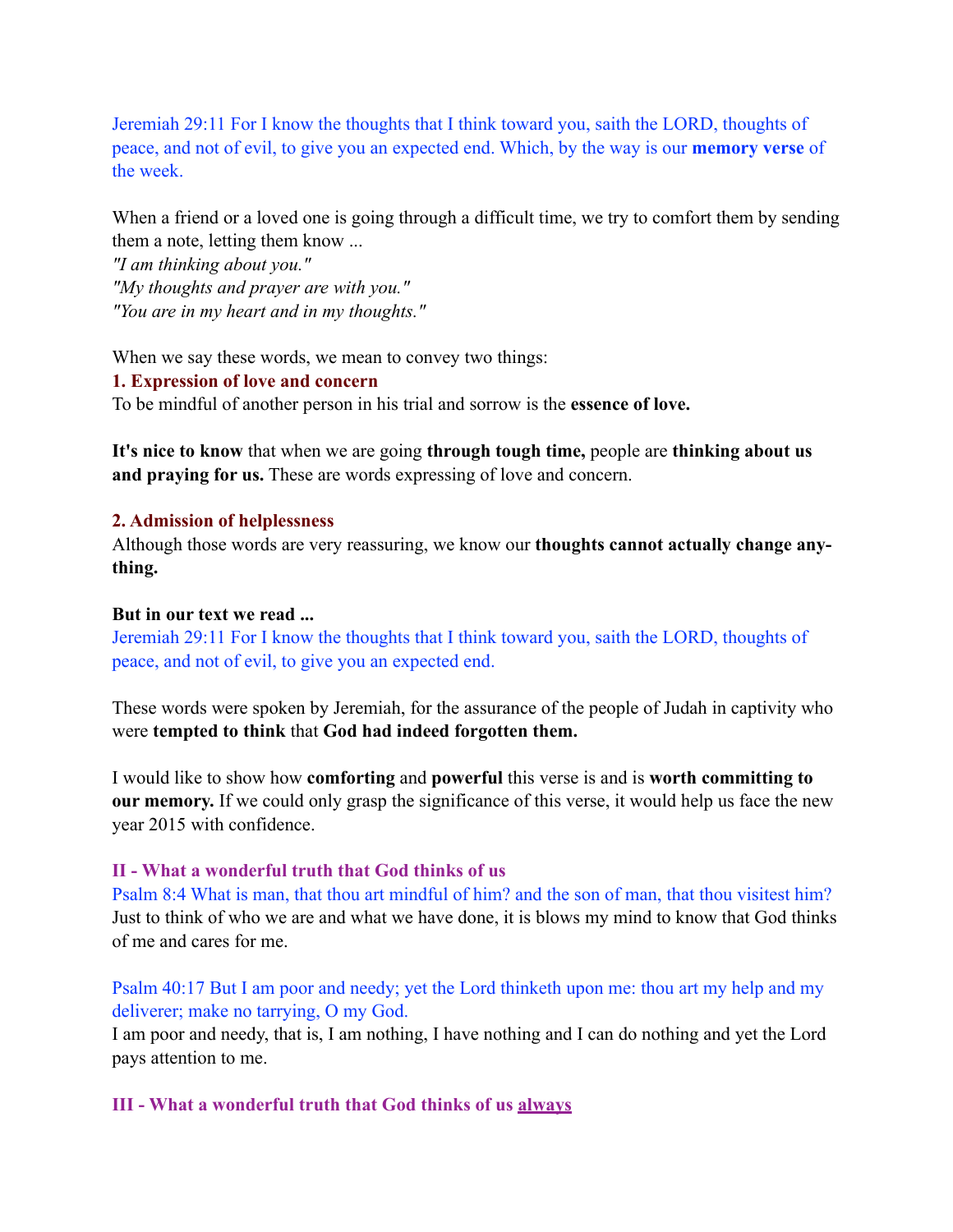That is a wonderful truth that God thinks of us. If that is the only truth that we are able to take home this day that should be a tremendous help to us. **The almighty God thinks upon His children from eternity to eternity.** 

Every moment of our being and existence **His thoughts of mercy and goodness in Christ are upon us.** God thinks of us moment by moment. Never, for one moment, are we out of His thoughts.

Isaiah 49:15 Can a woman forget her sucking child, that she should not have compassion on the son of her womb? yea, they may forget, yet will I not forget thee. 16: Behold, I have graven thee upon the palms of my hands; thy walls are continually before me. God has you **inscribe** or **written** on the palms of His hands.

The Lord never forgets His own. **Even though He has the whole vast universe to sustain and to rule.**

# **Not like life insurance**

God is always conscious of His thoughts, of His eternal plan for us. His thoughts towards us are not like life insurance where after you have **signed it** you **put it away** in your filing cabinet and **forget about it** and **pull it out** only when you need it. No, we are ever before His mind and thought.

In **good days** and in **bad days**, in **good health** and in **bad health**, in our **youth** and in **old age**, in **prosperity** and in **poverty**, we are always in His mind.

# Thy walls ...

It is the city, Zion, the emblem of the people, that can alone be "graven" or "portrayed." This city has, of course, walls. God bears them in mind perpetually.

What a wonderful truth! Our thoughts of God are often too small. The eternal God never ceases to think about us.

# **IV - God tells us what His thoughts are**

Jeremiah 29:11 For I know the thoughts that I think toward you, saith the LORD, thoughts of peace, and not of evil, to give you an expected end.

# **Our thoughts change from day to day.**

# We are fickle minded.

Isaiah 55:8 For my thoughts are not your thoughts, neither are your ways my ways, saith the LORD. 9: For as the heavens are higher than the earth, so are my ways higher than your ways, and my thoughts than your thoughts.

Truly our thoughts are not like God's thoughts. **God's thoughts are greater than our thoughts.**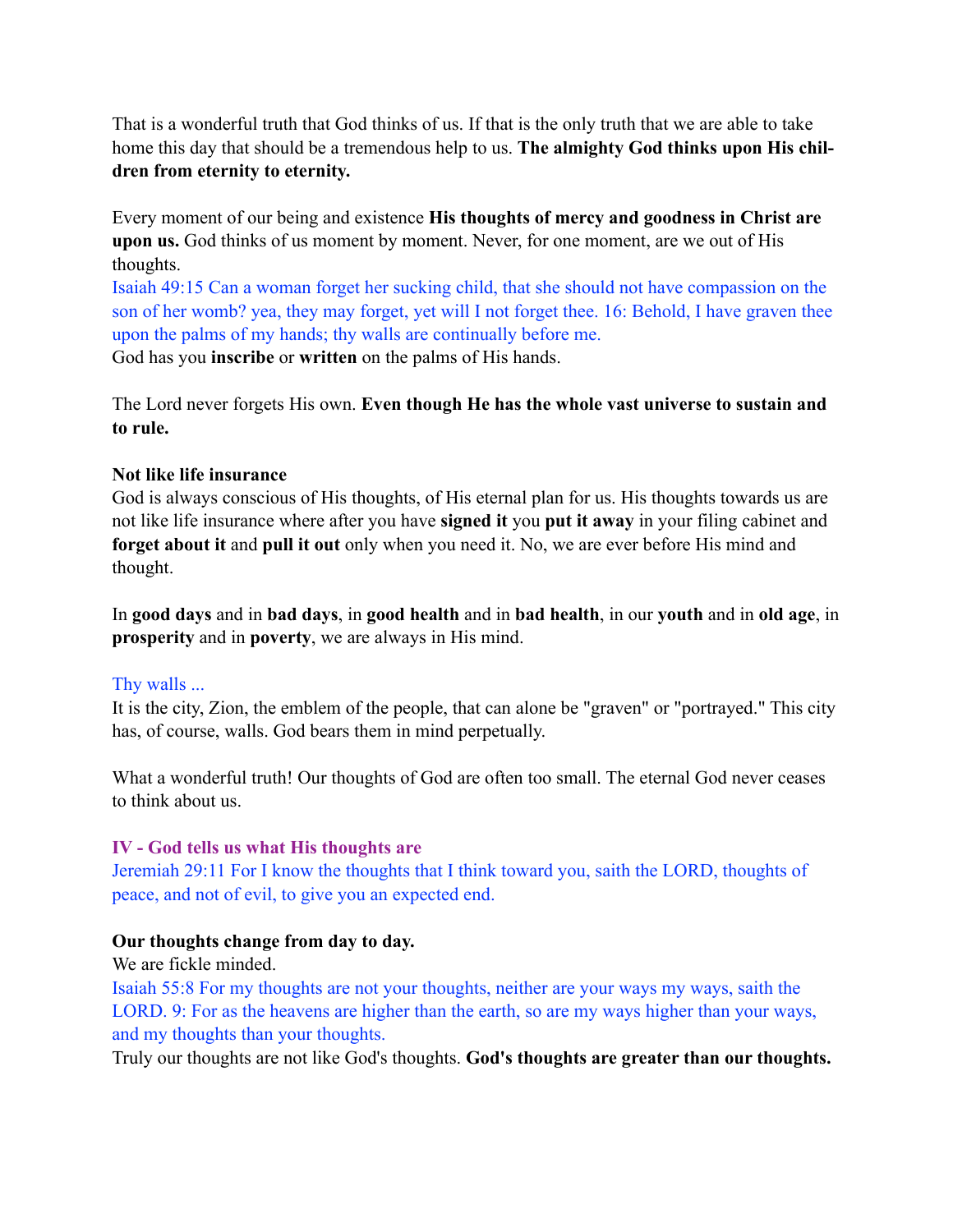Numbers 23:19 God is not a man, that he should lie; neither the son of man, that he should repent: hath he said, and shall he not do it? or hath he spoken, and shall he not make it good? The Lord is not a man that He keeps changing His mind. **His infinite mind is made up, and He knows His thoughts.**

#### **1. Thoughts of peace**

Jeremiah 29:11 For I know the thoughts that I think toward you, saith the LORD, **thoughts of peace**, and not of evil, to give you an expected end.

God's thoughts toward His people are always thoughts of peace. He came to give us peace.

This the message of the angels to the shepherds on the first Christmas night ...

*Glory to God in the Highest and on earth peace, good will toward men.* 

He wants us to have **peace that passes all understanding**. He is the **Prince of Peace.**

He gives us peace through the atoning blood of Jesus Christ.

Romans 5:1 Therefore being justified by faith, we have peace with God through our Lord Jesus Christ: 2: By whom also we have access by faith into this grace wherein we stand, and rejoice in hope of the glory of God.

The thoughts of God toward us are thoughts of peace, not evil, a **peace flowing from the cross of Calvary.**

**Why** does He have thoughts of peace towards us and not thoughts of holy retribution? Why? **I have no answer, but grace!**

# **2. Not of evil**

Jeremiah 29:11 For I know the thoughts that I think toward you, saith the LORD, thoughts of peace, and **not of evil**, to give you an expected end.

God knows **His thoughts and plans for His children.** His desire for His children is **not to harm, not to hurt us**, but rather to prosper, to bless, to give peace.

Psalm 115:12 The LORD hath been mindful of us: he will bless us; he will bless the house of Israel; he will bless the house of Aaron. 13: He will bless them that fear the LORD, both small and great. 14: The LORD shall increase you more and more, you and your children. 15: Ye are blessed of the LORD which made heaven and earth.

# **3. Expected End**

Jeremiah 29:11 For I know the thoughts that I think toward you, saith the LORD, thoughts of peace, and not of evil, to give you **an expected end**.